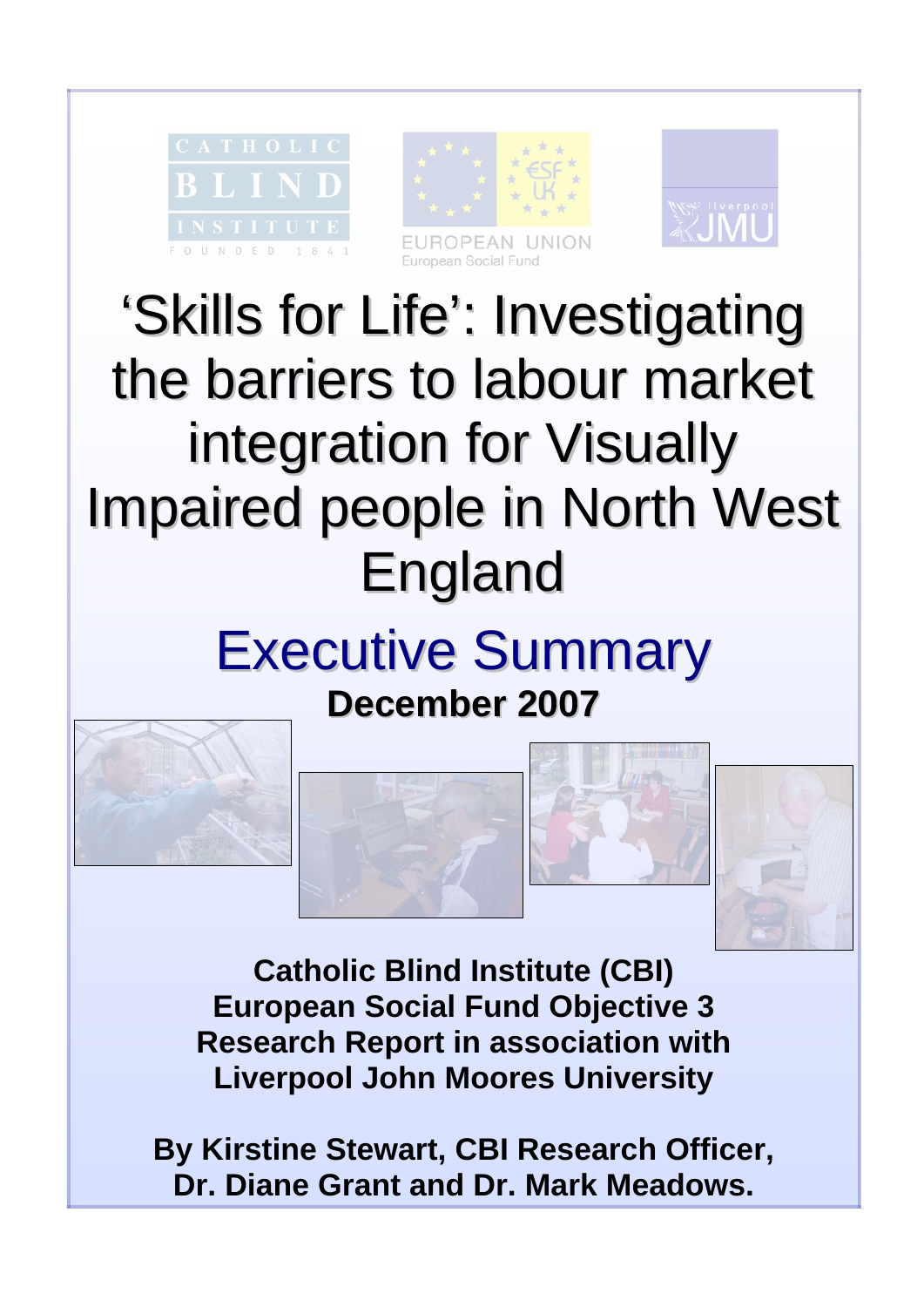## *1. Executive Summary*

The report documents the main outcomes of a European Social Fund (ESF) Objective 3 research project entitled; *"'Skills 4 Life': Investigating the barriers to labour market integration for Visually Impaired people in North West England"*. The research was undertaken on behalf of the Catholic Blind Institute (CBI), in conjunction with John Moores University at the Faculty of Education, Community and Leisure. The project remit was concerned primarily with investigating the barriers to labour market integration for men and women who are visually impaired<sup>[1](#page-1-0)</sup> (VI) in the North West (NW) region of England. The primary focus of the research was concerned with employment, however the project also investigated the support provided for students with VIs at mainstream Higher Education institutions (HEIs) within the region, in addition to the career support made available to those students. The location choice for the project was driven purely by the circumstances of the Catholic Blind Institute's position (Liverpool), and with the ESF funding being Objective 3. Therefore, the study recruited participants from Lancashire, Cheshire, Cumbria and Greater Manchester (excluding Merseyside, which holds ESF Objective 1 status).

#### *Context*

There is presently a wealth of literature which focuses upon the area of VI in general. Limited research tends to investigate the barriers faced by individuals with VIs when accessing *both* employment and education simultaneously. Studies tend to be more focused upon experiences *within* employment and/or education, as opposed to gaining access to either service. Rather than simply exploring what the barriers were, the research exemplified how such barriers can be overcome by individuals, and more so how to learn from such barriers.

The research initiative had as its foundation, the need to contribute appropriate and applicable findings to the wider framework of social inclusion, within both an employment *and* educational context. The social inclusion agenda has powerful backing from the government and it embraces many aspects of policy and practice, including the Disability Discrimination Act (1995), the more recent Disability Equality Duty (2006) (Directgov, 2007a), as well as a range of disability and specific VI initiatives. In response to such acts and schemes, employers and educational professionals are becoming increasingly aware of the need to assess services and respond positively to the challenge of providing for social inclusion.

<span id="page-1-0"></span> $\overline{a}$  $1$  Classification of VI by the individual themselves did not necessarily mean that they had to be registered as either severely sight impaired or sight impaired. It had to be to a point where their vision affected their day-to-day activities, they had sought medical help for it and the aid of corrective lenses, or contacts did not aid their vision in any way.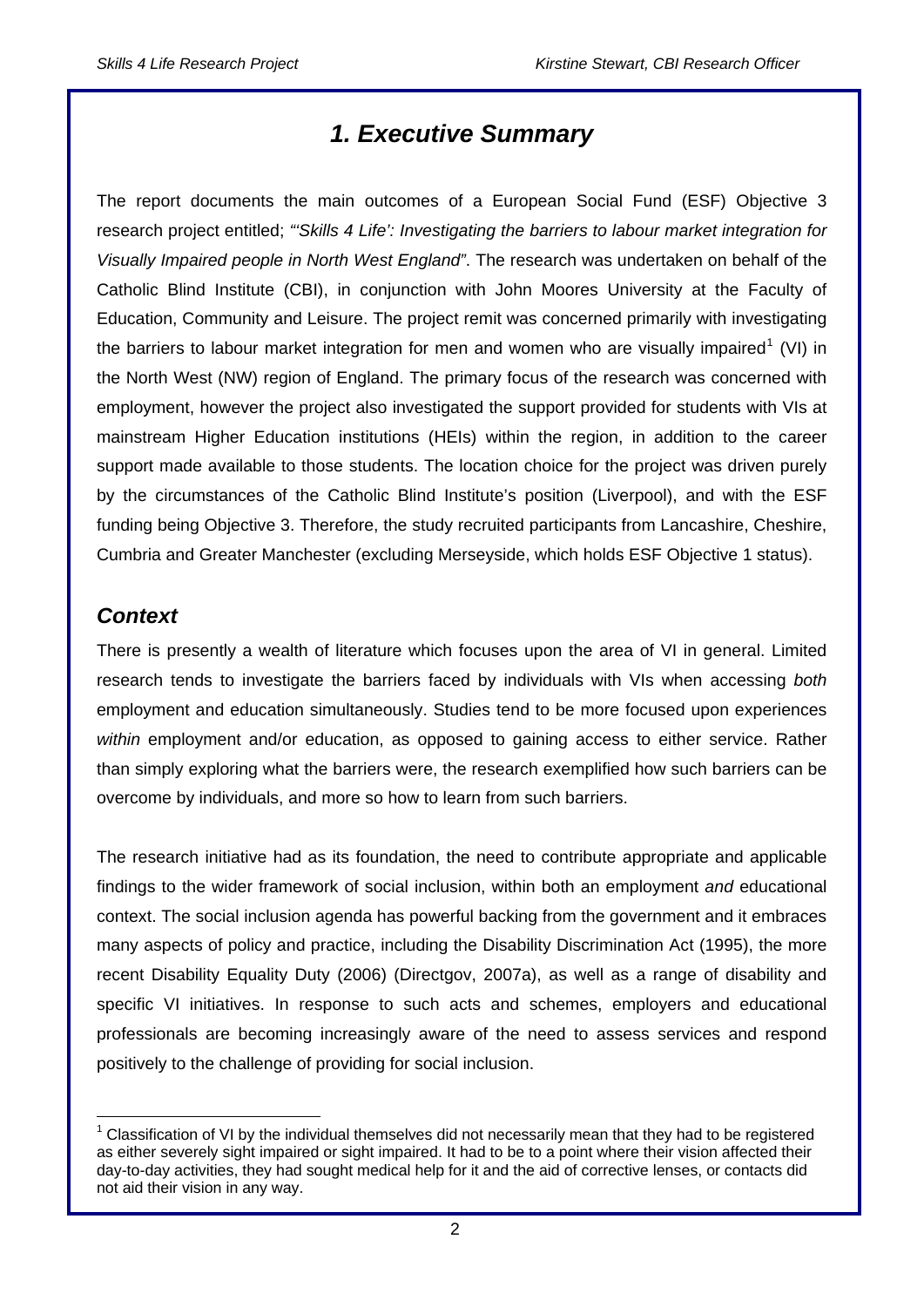#### *The Aim*

 $\triangleright$  To establish the levels of support available to aid both the employment and education of the visually impaired community in the North West region.

#### *The Objectives*

- $\triangleright$  To determine the impact of current intervention strategies<sup>[2](#page-2-0)</sup> available to and experienced by people with VIs.
- $\triangleright$  To evaluate the enabling mechanisms for individuals with VIs (e.g. employment teams, supported employment, government schemes) which are provided by national and regional charities, organisations and agencies.
- $\triangleright$  To explore employer perceptions of their organisations' potential and willingness to employ individuals with VIs.
- ¾ To examine the support mechanisms for students with VIs, as well as the advice and guidance for future career prospects throughout mainstream HEIs.
- $\triangleright$  To investigate whether the attitudes and perceptions of individuals with VIs affects motivation to obtain or retain employment.

#### *Background*

According to the Royal National Institute for the Blind (RNIB) (2006) there are currently 359,000 people registered as severely sight impaired (blind) or sight impaired (partially sighted) in the UK. Previously, statistics regarding blind and partially sighted people in England were collected and published every three years by the Department of Health (DOH). More recently, Adult Social Services Statistics through The Information Centre have taken over the collation and distribution of the registers. They are recorded solely on those people with VIs who register themselves, following a referral from their GP to a consultant ophthalmologist. The two official registers remain with England's Councils with Social Services Responsibilities (CSSRs) presently, and the terminology of the registers has changed, "blind and partial sight should now be expressed as severely sight impaired (blind) and sight impaired (partially sighted)" (The Information Centre, 2006:3). The last publication (released in December 2006) reports that the number of people with VIs who had registered themselves up until 31<sup>st</sup> March 2006 was 307,000. The number of registrations has decreased since the last record taken in March 2003 when there were 312,000 people recorded as being on either register. The latest publication reports that 41,250 people in the NW region (excluding Merseyside for ESF purposes) are registered as either severely sight impaired or sight impaired.

<span id="page-2-0"></span> $\overline{a}$  $2$  Strategies aimed at reducing unemployment within the VI community.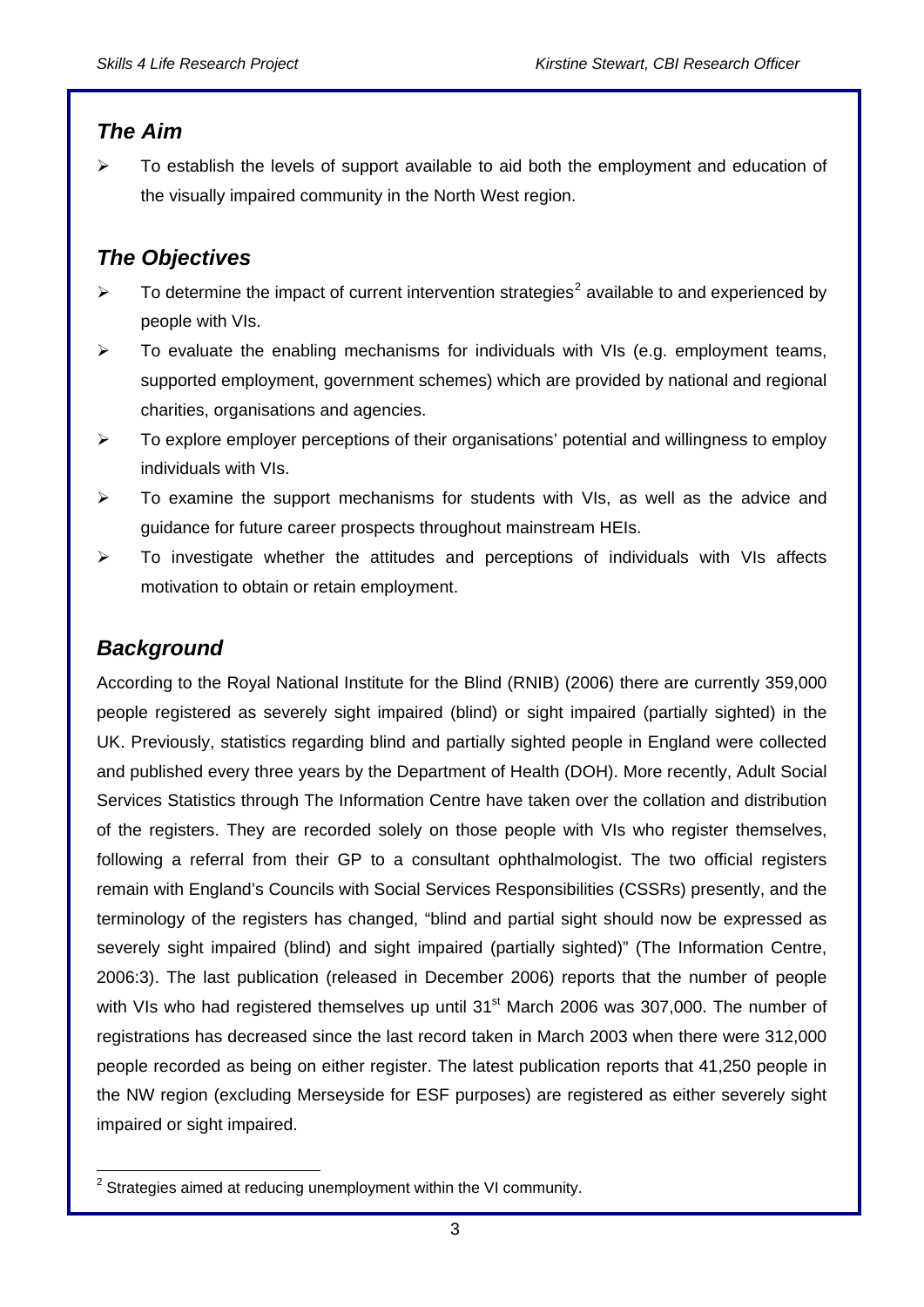The RNIB estimate that one hundred people will start to lose their sight everyday. Action for Blind People believe that there are actually around two million people in the UK who have a sight problem (this number includes those who are not eligible for registration but who have a sight problem which means they 'cannot see well enough to recognise a friend across the street' even whilst wearing glasses) (Action, 2007). Moreover, one in twelve of us will become severely sight impaired or sight impaired by the time we are sixty, and this statistic rises to one in six by the time we reach the age of seventy five (Action, 2007). These facts alone emphasise the importance of this type of research and the effect visual impairment can have on every persons' life.

Three out of four people who are VI of working age are not in paid employment (Winyard, 2006). Where people are not working, they are excluded from significant labour market integration, and forced to rely on government benefits, many living on an income close to the poverty line. Exclusion from the working world also means denied access to the many associated benefits, and this has been found to be a reality for up to 85,000 people within the UK (Winyard, 2006). It is not a reluctance to work that results in the high unemployment rate, but more fundamentally a lack of understanding and unwillingness to offer job opportunities on the part of potential employers. To counter this, Action (2006) found that 75% of employers agree that there is no difference between the performances of an employee with VIs compared to that of a sighted employee. These results suggest a need for change within people's hearts and minds, this report therefore intends to take a step further in progressing.

Educational attainment has been strongly correlated with unemployment and income within developed countries. According to Sparkes (1999), basic literacy and numeracy attainment have a particularly profound effect upon labour market participation and unemployment. In terms of labour market access, Moser (1999) claims that only one in every fifty jobs is open to those without the Basic Skills Agency<sup>[3](#page-3-0)</sup> 'entry level skill', and only 50% of jobs are open to those with such skill level. Subsequently, adults with poor skills are up to five times more likely to be unemployed, compared to those with average skills (Bynner and Parsons, 1997; Ekinsmyth and Bynner, 1994).

Change within the education system has arisen through a combination of a variety of factors, including the voices of disabled people themselves, pressure from voluntary organisations, legislation, and other substantial programmes. It is clear that legislation has helped considerably

<span id="page-3-0"></span> $\overline{a}$  $3$  See the Basic Skills Agency website for further details on basic skills; [http://www.cityandguilds.com/sites/basicskills/index.htm.](http://www.cityandguilds.com/sites/basicskills/index.htm)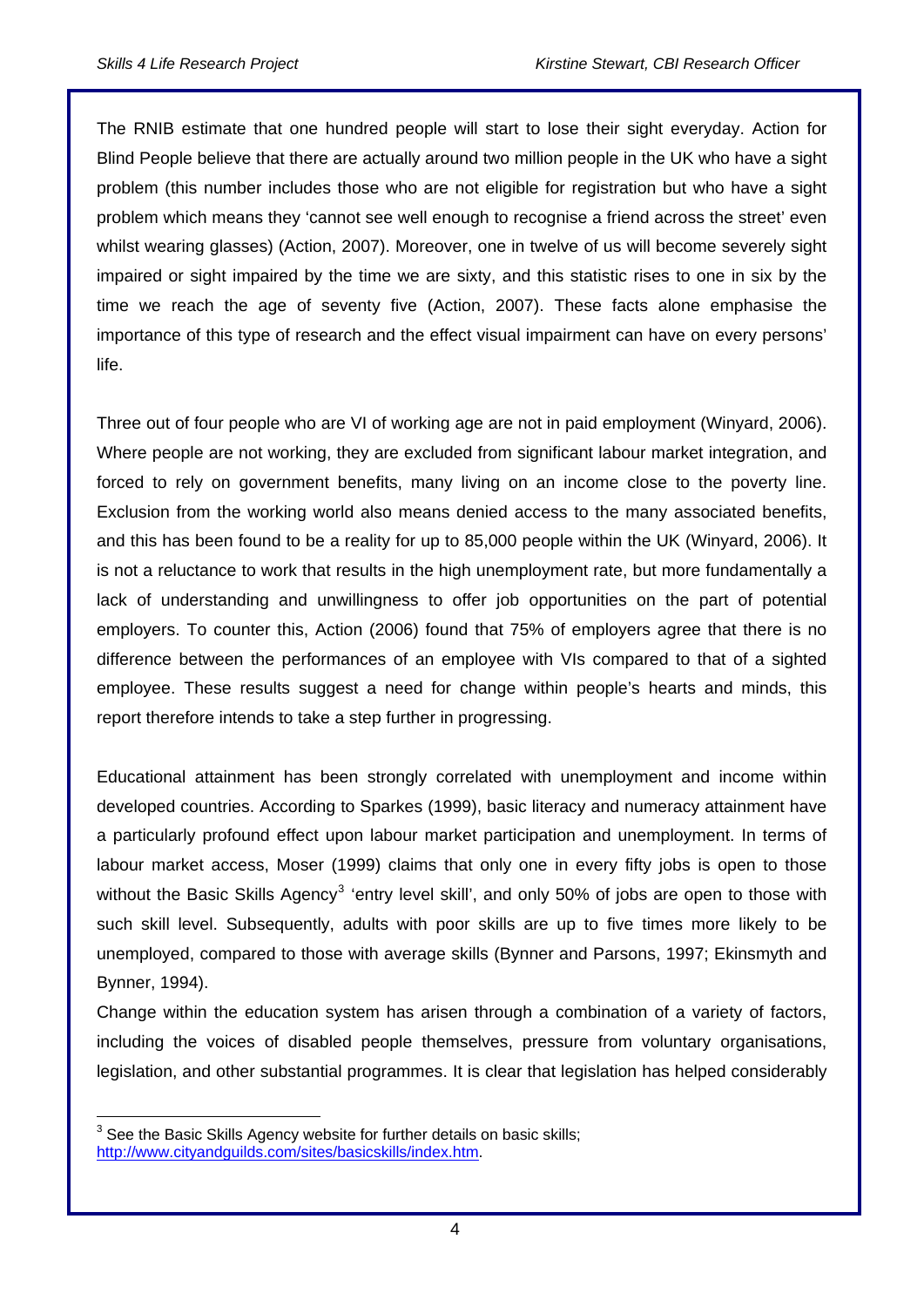to change the situation for disabled people within education as a whole. HEIs' provision for disabled students has developed substantially, particularly in terms of the support dedicated to students with VIs. Although somewhat dated, the RNIB conducted research on colleges and universities around ten years ago and concluded that the will to do things was there, but a lack of resources was identified as a fundamental issue (Crosby and Maher, 1998). A further survey by the RNIB found that 47% of students did not usually receive materials in accessible formats, and 39% of students reported that they struggled utilising libraries (RNIB, 2000, as cited in Bolt, 2004). Such accessibility issues were further highlighted by additional research by the RNIB which found that only 5% of the written material available to all students was accessible to those with VIs (RNIB, 2003 as cited in Bolt, 2004).

#### *Respondent Study Group*

A regional study group of 26 men (17) and women (9) with VIs was surveyed by interview and/or questionnaire, as were 34 employer representatives across the public, private and voluntary sector. Interviews were also conducted with appropriate agencies, charities and organisations which aid people with VIs (and other disabilities), into employment and education, as well as nine NW HEI disability support team representatives. Overall, 48 interviews were conducted, recorded and transcribed in detail, with one focus group and two in-depth case studies. The quantitative data consisted of 59 questionnaires, 33 from employers and 26 from individuals with VIs. The following table shows the exact breakdown of how the data was collected between the individuals and organisations within the study group.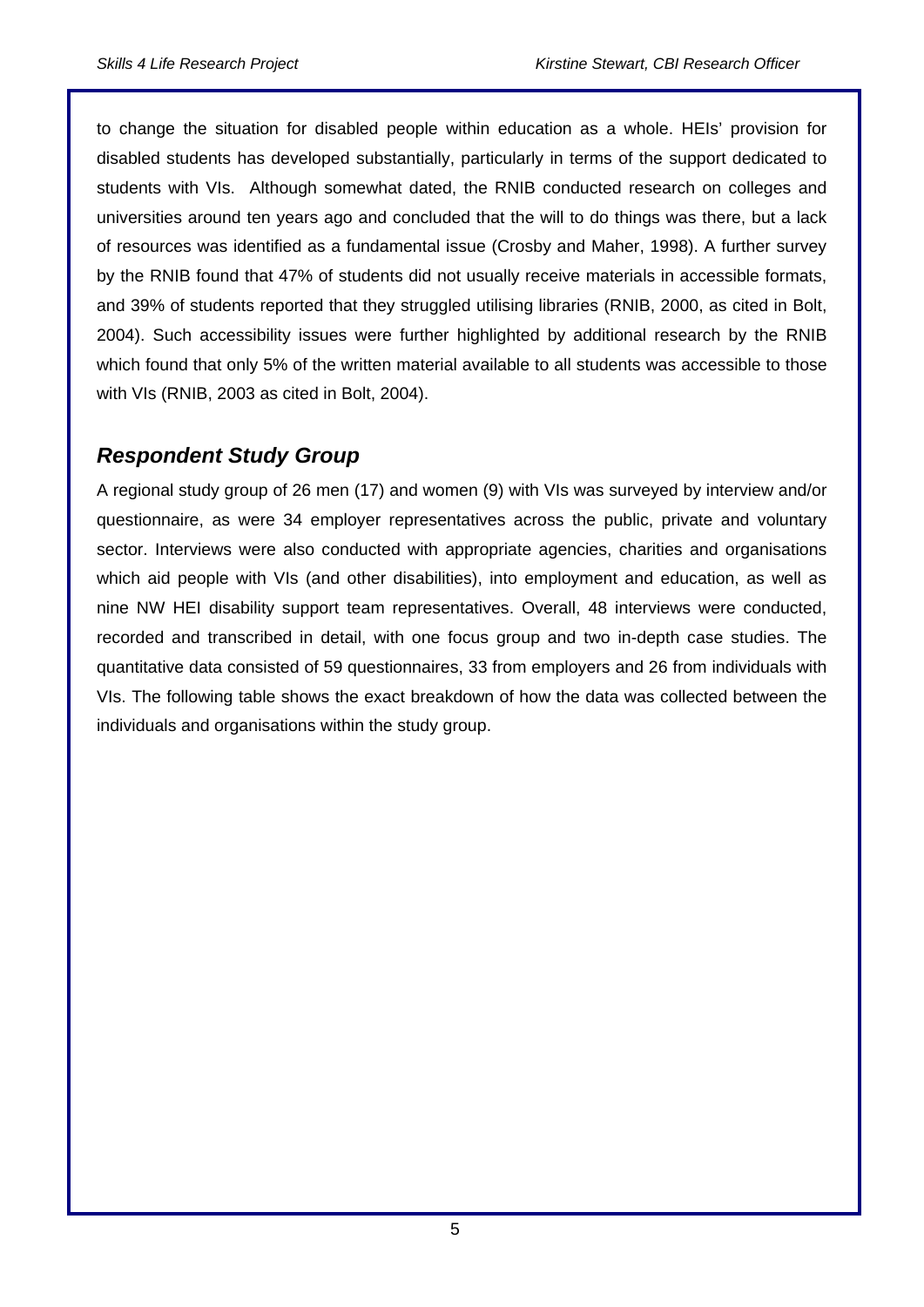|                                 |                                                            | <b>Interviews</b> | <b>Questionnaires</b> | <b>Focus</b>          | Case           |
|---------------------------------|------------------------------------------------------------|-------------------|-----------------------|-----------------------|----------------|
|                                 |                                                            |                   |                       | Group                 | <b>Diaries</b> |
|                                 |                                                            |                   |                       |                       |                |
| <b>Employers</b>                | <b>Private Sector</b>                                      | 3                 | 9                     |                       |                |
|                                 | <b>Public Sector</b>                                       | 3                 | 17                    |                       |                |
|                                 | <b>Voluntary Sector</b>                                    | $\overline{2}$    | 7                     |                       |                |
|                                 | <b>Total</b>                                               | 8                 | 33                    |                       |                |
|                                 |                                                            |                   |                       |                       |                |
| <b>VI People</b>                | Employed                                                   | 17                | 19                    |                       |                |
|                                 | Unemployed                                                 | 4                 | 5                     |                       | 1              |
|                                 | <b>Student</b>                                             | $\overline{2}$    | $\overline{2}$        | $3$ ppts <sup>4</sup> | 1              |
|                                 | <b>Total</b>                                               | 23                | 26                    |                       |                |
|                                 |                                                            |                   |                       |                       |                |
| <b>VI/disability</b><br>service | <b>Education (including</b><br><b>HEI</b> representatives) | 12                |                       |                       |                |
| providers                       | Employment                                                 | 5                 |                       |                       |                |
|                                 | <b>Total</b>                                               | 17                |                       |                       |                |
|                                 |                                                            |                   |                       |                       |                |
|                                 | <b>Total Study Group</b>                                   | 48                | 59                    |                       | $\mathbf{2}$   |

 *Table 1: Breakdown of participant study group.* 

#### *Summary of Findings*

- There was no consensus of opinion which favoured either specialist or mainstream education (pre-16 years old) for individuals with VIs, although results did suggest that socialisation levels (how one learns to be a participating member of society; e.g. the ability to communicate, levels of confidence and general acceptable behaviour) amongst those individuals who attended specialised provision were lower. Furthermore, there was found to be levels of stigma attached to specialist provision.
- $\triangleright$  It was found that the educational experiences for individuals with VIs (up to the age of 16) seemed to create differential outcomes, for instance, whilst those who attended specialist provision gained more qualifications compared to those who attended mainstream, the integration into mainstream Higher Education (HE) was for them more problematic. Furthermore, the levels of expectations of students with VIs with a specialist provision background were found to be higher, and sometimes their hopes were not fulfilled in reality.
- $\triangleright$  The findings demonstrated that there was a high demand for HE from those adults who lost their sight later in life. Moreover, specialist training/education was found to be essential (at least in the early years of schooling) for those who were VI from birth or an early age, and for those who lost their sight as adults.

<span id="page-5-0"></span> $\overline{a}$  $4$  'ppts' = study participants/respondents.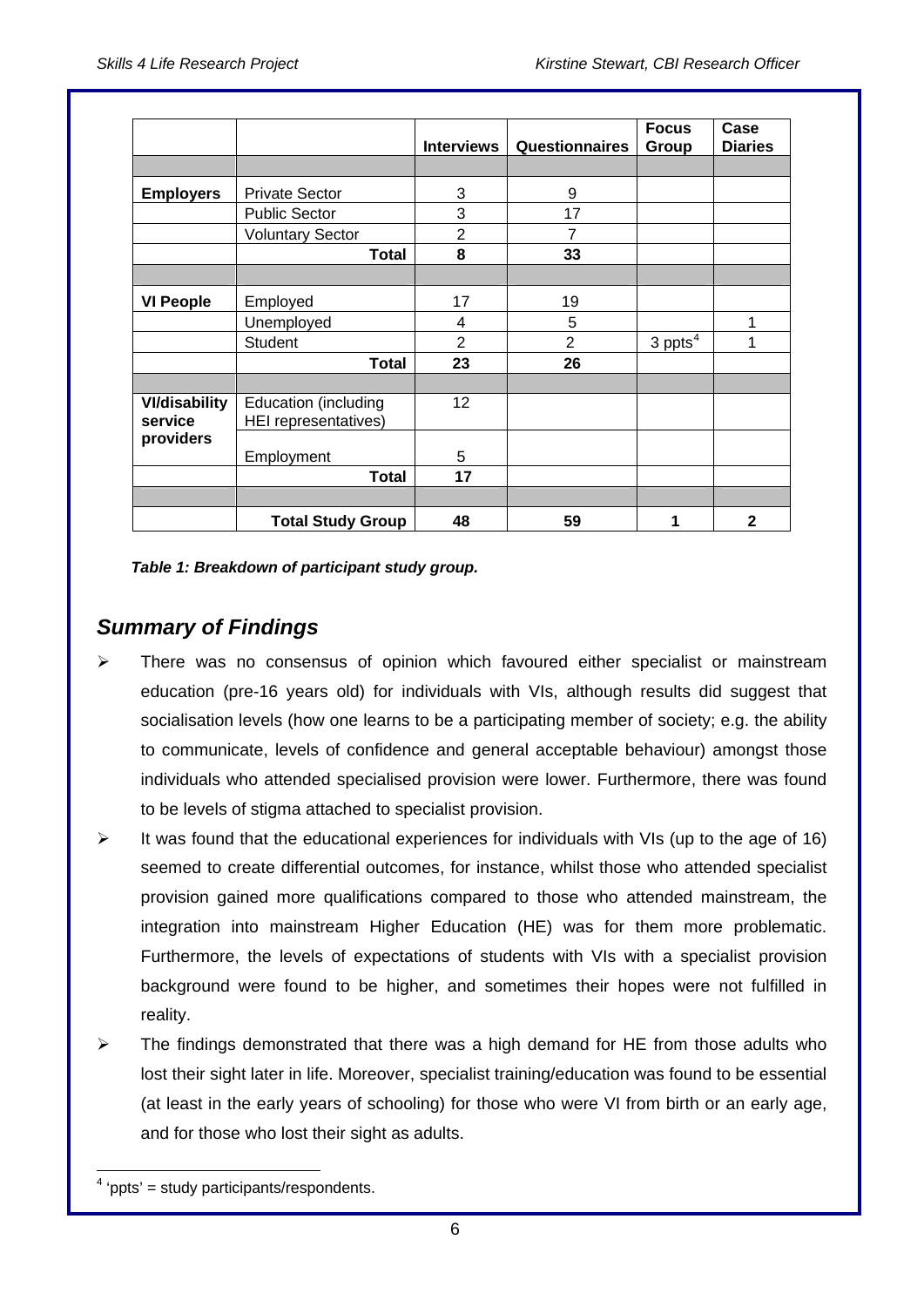$\overline{a}$ 

- $\triangleright$  It was generally felt by the majority of the sample that government legislation had largely improved the quality and amount of support provided by HEIs, although the range of adaptations were varied in terms of breadth and quality amongst the studied institutions. There appeared to be little interaction between HEI disability representatives and the VI community, which in turn created a barrier for potential students, who often failed to disclose their disability despite the acknowledgment that early disclosure created better outcomes.
- $\triangleright$  The career guidance provided by the institutions was varied, however largely generic, showing little specific support for students with visual difficulties. Barriers were still apparent within education for individuals with VIs. Such issues as demands of study, inappropriate provision, and the low expectation of support staff regarding students' capabilities, were identified. Furthermore, the majority of individuals blamed their visual condition for their lack of success within an educational context.
- $\triangleright$  The majority of respondents in this study with VIs were successfully employed; they tended to explain their success through the attribution of their own personal motivation, determination and the desire ultimately to work. Motivation levels were lowest amongst individuals who often questioned whether they were capable of finding work after losing their sight.
- $\triangleright$  Employer representatives were generally positive towards employing individuals with VIs, indicating good intentions towards the employment of disabled people. Yet, even though a high proportion of disabled employees were employed within the organisations, there were far fewer individuals with VIs compared to other disabilities.
- $\triangleright$  The severity of vision loss conversely affected employment success (i.e. those who were registered as *severely* sight impaired were found to be employed more than those who were registered only as sight impaired<sup>[5](#page-6-0)</sup>). A higher proportion of individuals who had been VI from birth or a young age were employed, compared to those who had become VI as an adult. This suggests that the former group adapted better to the challenges faced as a disabled person.
- $\triangleright$  The lack of clear diagnosis of a visual impairment and guidance was perceived as a barrier to meaningful employment. The time between diagnosis and the formal registration of that visual impairment denied many of the sample access to the services, support mechanisms and financial aid to which they were entitled.
- $\triangleright$  Employers were less likely to select a potential recruit for interview if they were registered 'partially sighted' or 'blind'. Misinterpretation of the term visual impairment was frequently

<span id="page-6-0"></span> $<sup>5</sup>$  It should be noted that the majority of respondents in the study group were registered as severely sight</sup> impaired and due to the overall small sample, the finding cannot be considered statistically robust as a result.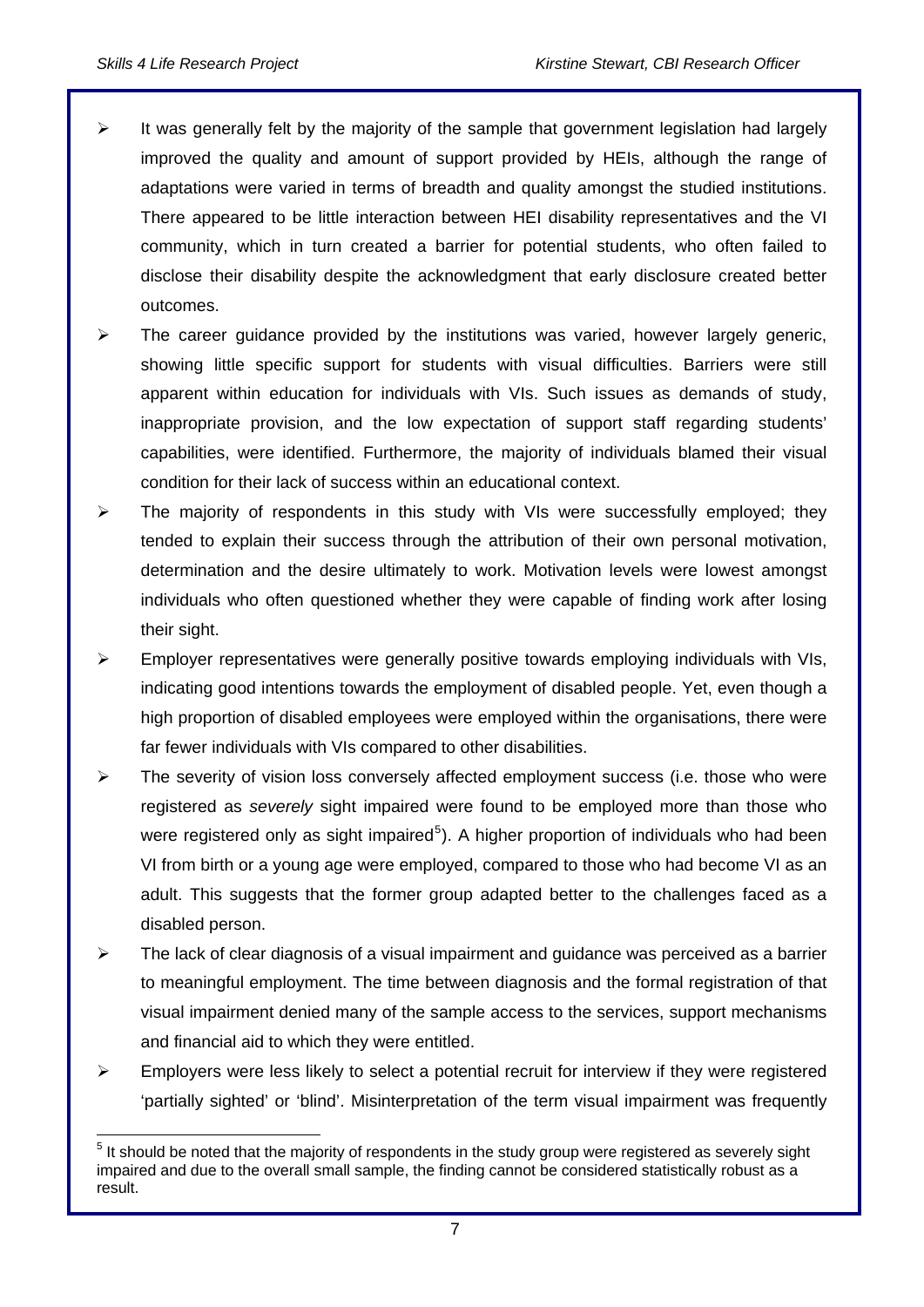$\overline{a}$ 

found amongst employers. Their perceptions being based upon the common stereotype that VI signified a total lack of vision i.e. blindness. There was also a consensus among employers that individuals with VIs were best suited to lower level roles and not for managerial positions.

- $\triangleright$  The majority of respondents discussed their negative experiences within past employment, with almost half of those having felt as though they had been a victim of disability discrimination. However, such experiences did not necessarily have a damaging effect upon their future employment prospects.
- $\triangleright$  Opinions differed regarding the social versus financial advantages of accessing work.
	- Professionals working within agencies which facilitate employment deemed the receipt of benefits to be a barrier in accessing work (with lower remuneration) for individuals with VIs.
	- Respondents with VIs suggested that this was a misconception, and that the social advantages often outweighed the financial considerations, with most of the individuals with VIs having the desire to work rather than to rely solely on benefits.
- $\triangleright$  Financial incentives (i.e. Working Tax Credit) provided by the government were viewed as a positive step to encouraging individuals with VIs into work.
- $\triangleright$  A supportive work environment was found to be essential in encouraging the disclosure of impairments amongst staff.
	- The evidence suggested that the majority of employer respondents did not actively encourage the disclosure of prospective *or* existing staff.
	- $\cdot$  Individuals and agencies agreed the importance of disclosing an impairment positively by emphasising ones abilities rather than inabilities.
- ¾ A high proportion of the organisations did implement positive employment schemes aimed at encouraging disabled individuals; most notable was the two-tick scheme<sup>[6](#page-7-0)</sup>. However, only a minority of individuals with VIs thought the scheme was a positive move in terms of equality, with many respondents seeing it merely as a box-ticking exercise.
- ¾ Access to Work (AtW) (Directgov, 2007b) was highly criticised by both individuals with VIs and employers regarding the time it takes to contract equipment required for a new employment position.
- $\triangleright$  Health and safety issues were identified as the most predominant discouraging factor in the recruitment of individuals with VIs. The perception of the assumption of health and

<span id="page-7-0"></span> $6$  The purpose of such scheme is to ensure that employers conform to the new legislation introduced under the Disability Discrimination Act (1995). This scheme guarantees that all applicants with disabilities who meet the minimum selection criteria for a position are interviewed and subsequently judged upon their job capabilities. See Disability Jobsite, (2005) and JCP (2007c)).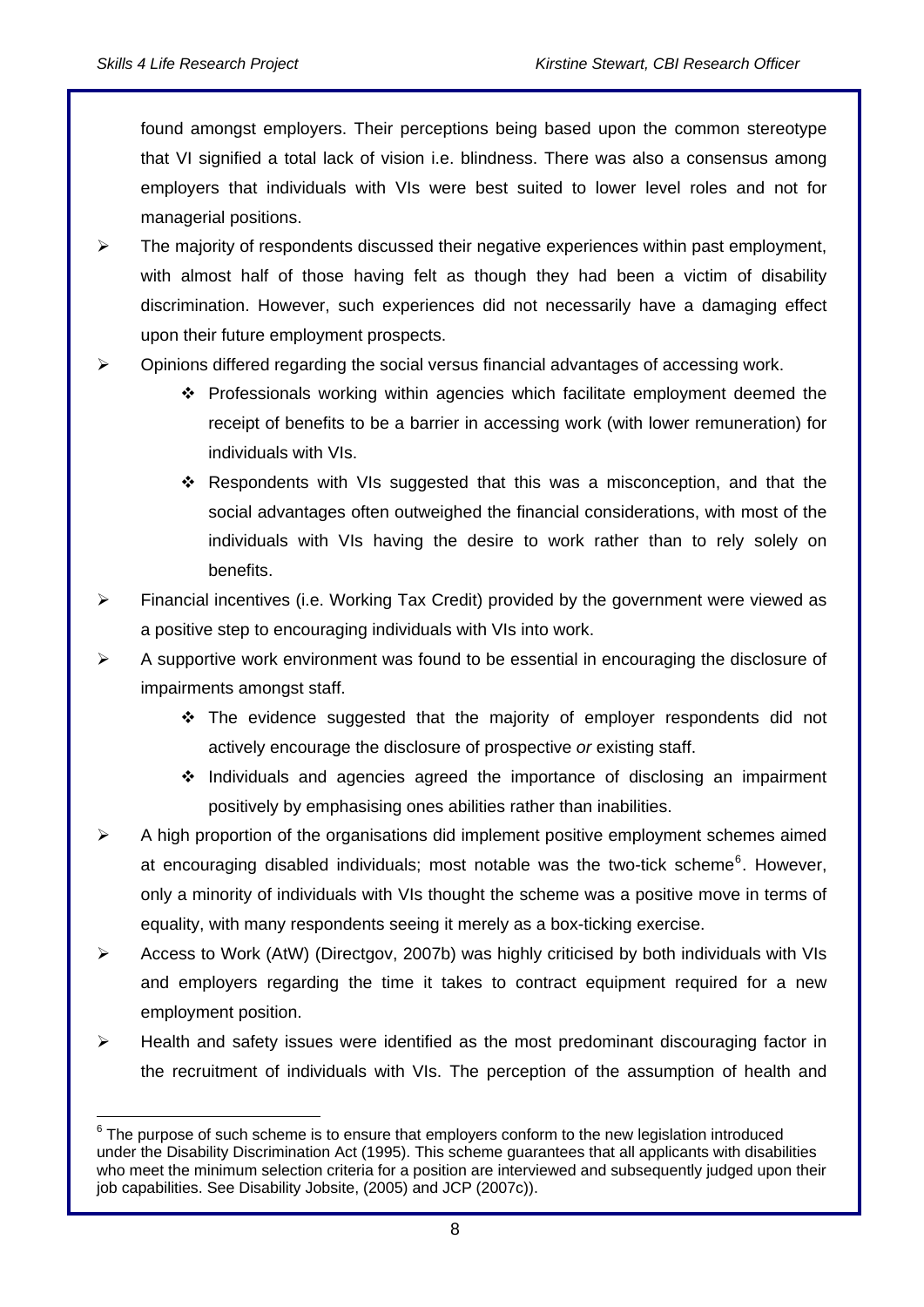$\overline{a}$ 

safety being an issue versus the reality highlights the lack of understanding of visual impairment.

#### *Summary of Recommendations*

- $\triangleright$  Educational professionals within local authorities should provide impartial quidance on the respective benefits and drawbacks of specialised and mainstream schooling (pre-16 years), to individuals with VIs (and parents/guardians) which is based upon reliable evidence.
- ¾ The Department for Children, Schools and Families (DCSF), local authorities and individual schools should seek to improve the overall image of specialised provision to remove the associated stigma. Moreover, the education of individuals with VIs who require the dedicated support provided exclusively within specialised provision should be wholeheartedly encouraged.
- ¾ Higher Education Institutions should endeavour to provide disability-specific support, through both career teams and disability support advisors, thus aiding the transition of individuals with VIs into employment or further education. Furthermore, career guidance needs to be individually tailored to the needs of the disabled student with career advisors aiming to raise their expectations.
- $\triangleright$  The support provided within both educational and employment contexts should refrain from treating people with VIs as a homogenous group, based on assumptions that all have the same needs. The support mechanisms should assess and identify the particular requirements of the individual with VIs in question.
- $\triangleright$  'Disability Champions'<sup>[7](#page-8-0)</sup> need to be identified within educational establishments and public, private and voluntary sector organisations. The Disability Champion's role should be to encourage disclosure, act as an advocate for individuals with VIs, and work towards the education and promotion of equality of opportunity.
- $\triangleright$  Rehabilitation for individuals who have lost their sight later in life presently appears to revolve around basic skills training. Whilst some provision is available, there is a clear need for rehabilitation to also provide for further readjustment (both psychologically and practically), and educational achievement opportunities within the transition period, thus facilitating entry into mainstream education and/or work opportunities.
- Some employers and education course providers impose recruitment restrictions based upon medical or safety grounds (concerned with the severity of disability an individual

<span id="page-8-0"></span> $^7$  A disabled individual who has been successful within a company or an educational institution, who is there to prove the outcome of such a positive working partnership between that individual and it's respective employer/HEI to implement change and equality within the overall organisation.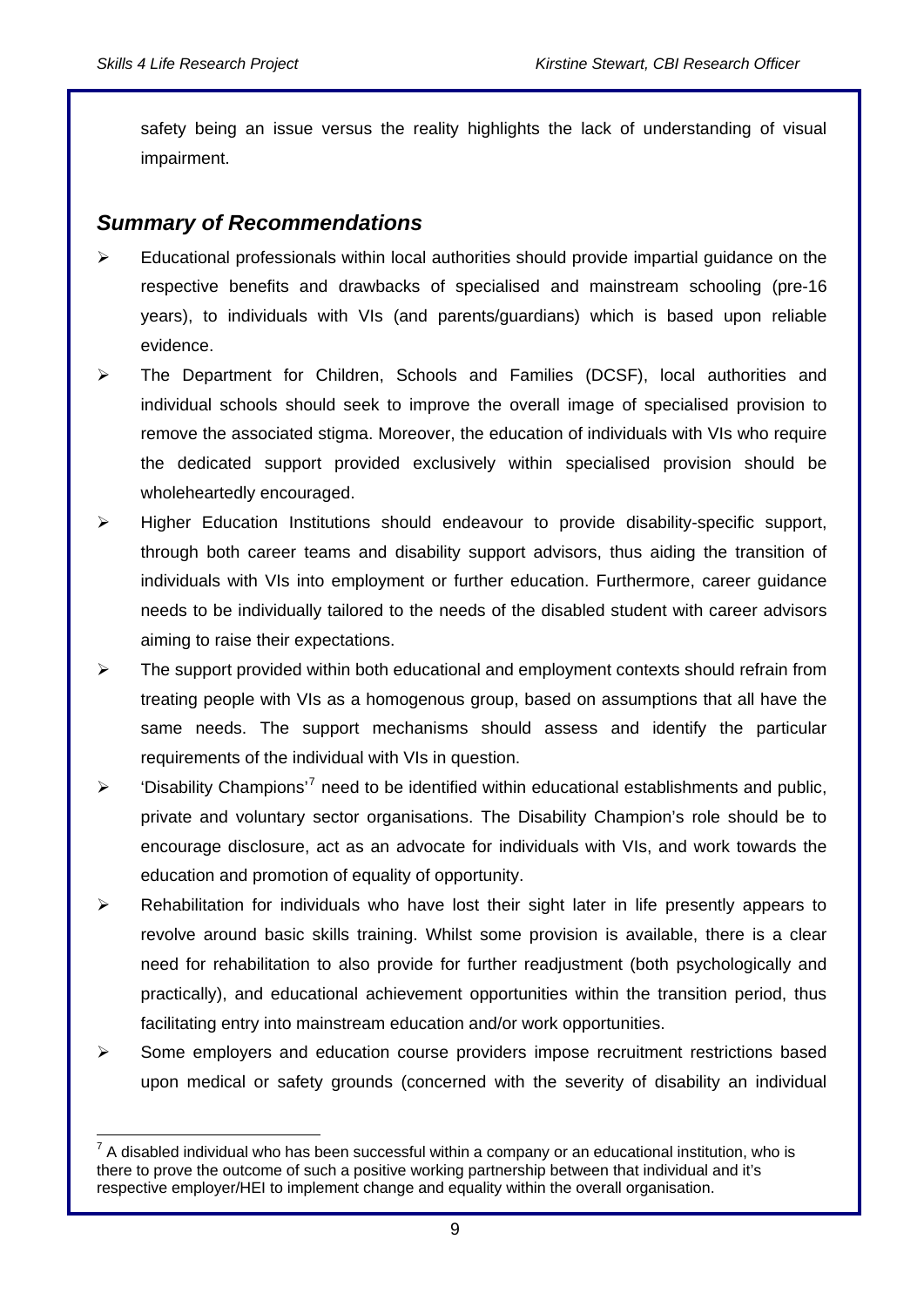has). Therefore, whilst adhering to legislation<sup>[8](#page-9-0)</sup>, every effort should be made by all such organisations to ensure that individuals with VIs are accommodated for and integrated into organisations.

- $\triangleright$  Visual awareness training should form part of the standard equal opportunities training and should be mandatory for *all* staff. Such training should incorporate thorough explanation of the VI registration process (and its benefits); it should also explore how disability stereotypes and assumptions conspire to limit access to education and employment, and in so doing perpetuates disadvantage and ultimately social exclusion.
- $\triangleright$  Transferable skills acquired through unpaid work, as well as the skills gained throughout the rehabilitation experience need to be recognised and valued by employers ana education providers.
- $\triangleright$  Eye specialists should provide individuals with more accurate diagnoses, and whilst remaining positive, realistic indications regarding implications for their future (career/education) should be provided. Specialists should also have the knowledge to inform individuals of the registration process, its associated benefits, and signpost individuals to further support provided by various agencies in relation to both education *and* employment.
- ¾ Agencies and organisations designed to facilitate the employment of individuals with VIs should concentrate on 'better-off' calculations in terms of *social gains* as identified by the sample rather than the focus being predominantly on financial gain.
- ¾ Positive marketing strategies to improve and promote financial employment incentives such as Working Tax Credit for disabled people need to be implemented by the government agencies concerned. For example, the Department for Work and Pensions (DWP) and Job Centre Plus (JCP) can encourage individuals to engage with the labour market, rather than (as in current practice) impose a negative threat of removing state benefits altogether if long term unemployed.
- ¾ Government work schemes (such as the New Deal for Disabled People (NDDP), Pathways to Work, AtW, WORKSTEP and Employ Ability), and the associated funding should be better publicised to make individuals and organisations aware of the procedures and advantages of engaging in such schemes.

<span id="page-9-0"></span> $\overline{a}$ <sup>8</sup> Organisations would have to refer to the Disability Discrimination (1995) legislation to comprehend under what circumstances ability and/or medical restrictions were lawful and therefore justifiable. The law states that "treatment is justified if, but only if, the reason for it is both material to the circumstances of the particular case and substantial" (DDA, 1995a). Moreover, "treatment is justified only if — (a) in the opinion of the provider of services, one or more of the conditions mentioned in subsection (4) are satisfied; and (b) it is reasonable, in all the circumstances of the case, for him to hold that opinion. (4) The conditions are that — (a) in any case, the treatment is necessary in order not to endanger the health or safety of any person (which may include that of the disabled person)" (DDA, 1995b).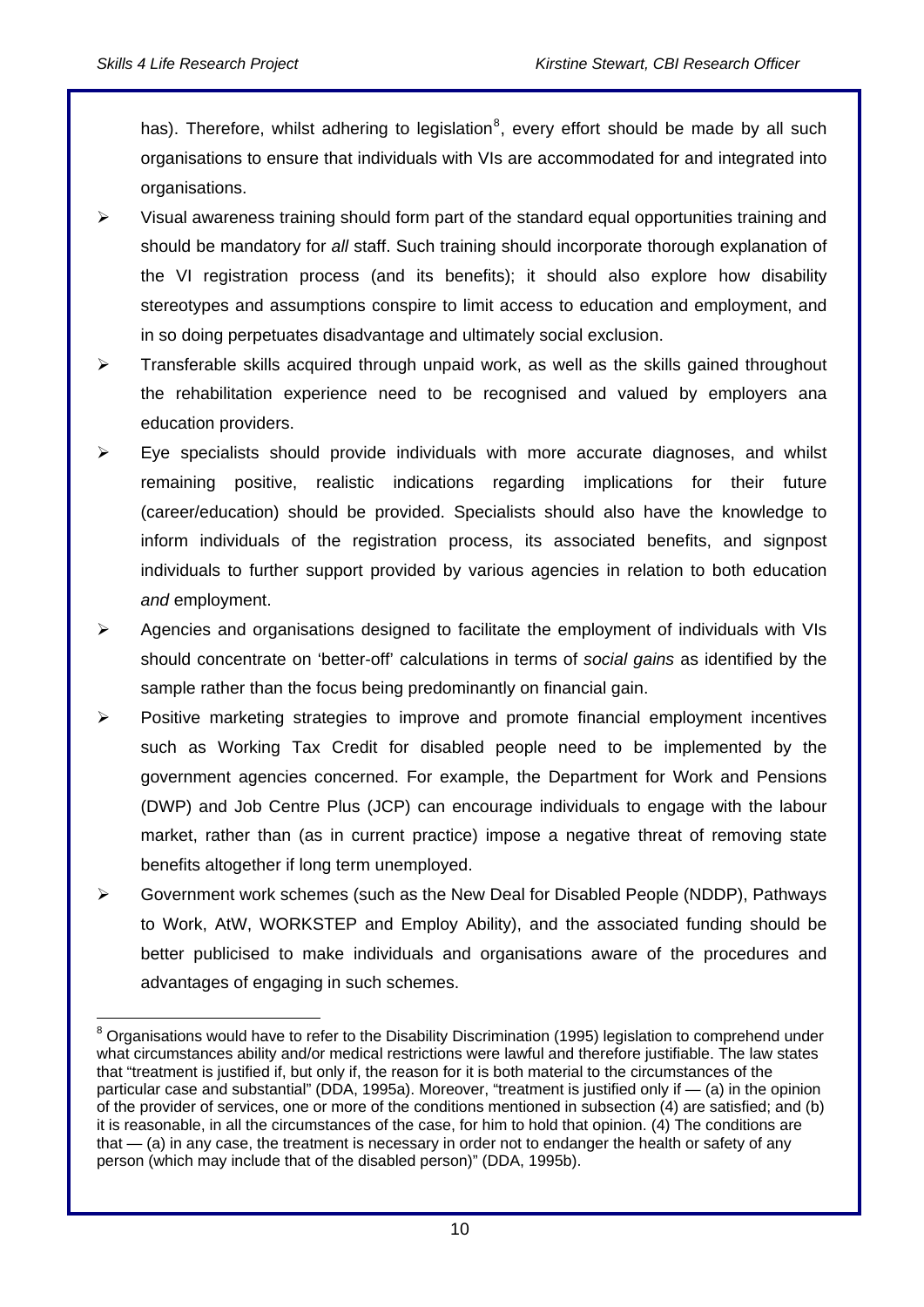¾ Access to Work requires improvement; the time taken for adaptations/equipment to be implemented within organisations is prohibitive and must be reduced substantially. Moreover, additional financial aid should be provided to smaller organisations who are unable to afford to pay the required 20% for associated adaptations in order to retain current staff.